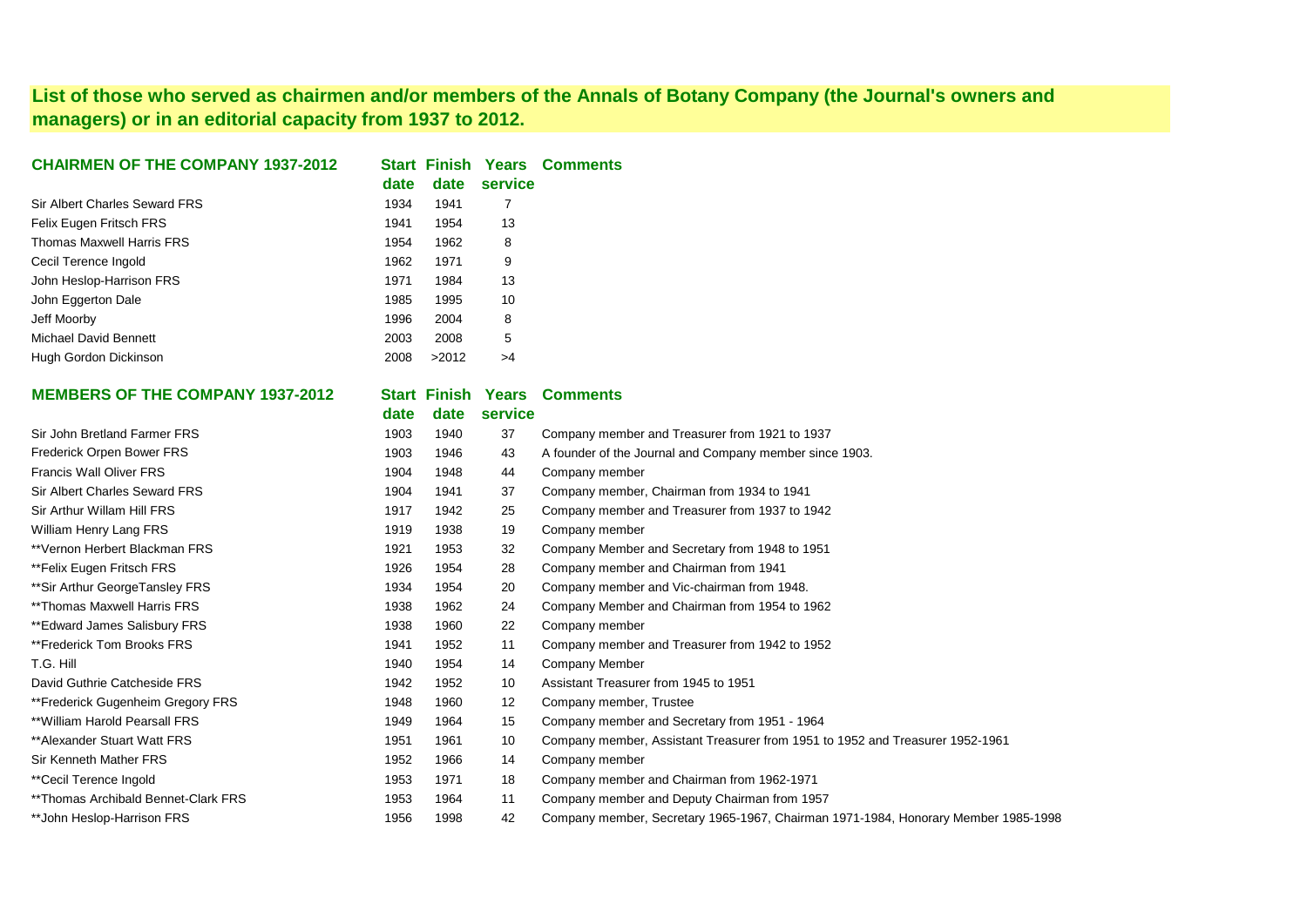| <b>William Thomas Williams</b>        | 1956 | 1965  | 9            | Company member                                                                  |
|---------------------------------------|------|-------|--------------|---------------------------------------------------------------------------------|
| Geoffrey Emett. Blackman FRS          | 1960 | 1979  | 19           | Company member                                                                  |
| **Karl Wilson                         | 1960 | 1977  | 17           | Company member and Treasurer and Secretary from 1961 to 1977                    |
| Norman Alan Burges                    | 1961 | 1976  | 15           | Company member                                                                  |
| <b>Robert Brown FRS</b>               | 1962 | 1976  | 14           | Company member                                                                  |
| John Walter Guerrier Lund FRS         | 1964 | 1980  | 16           | Company member                                                                  |
| Reginal Dawson Preston FRS            | 1964 | 1979  | 15           | Company member                                                                  |
| **Leslie John Audus                   | 1965 | 1990  | 25           | Company member                                                                  |
| ** John Frederick Sutcliffe           | 1967 | 1983  | 16           | Company member                                                                  |
| P.R Bell                              | 1972 | 1982  | 10           | Company member                                                                  |
| William Gilbert Chaloner FRS          | 1976 | 1991  | 15           | Company member                                                                  |
| John Malcolm (Jim) Hirst FRS          | 1977 | 1987  | 10           | Company member                                                                  |
| **John David Dodge                    | 1977 | 2002  | 25           | Company member, Treasurer, Secretary and Editorial Office Manager 1977-1996     |
| **John Eggerton Dale                  | 1978 | 1995  | 17           | Company member and Chairman from 1985 to 1995                                   |
| John Lander Harper FRS                | 1983 | 1984  | $\mathbf{1}$ | Company member                                                                  |
| **David Frederick Cutler              | 1984 | >2012 | $>26$        | Company member, Vice-Chairman from 2012                                         |
| John P. Cooper FRS                    | 1985 | 1988  | 3            | Company member                                                                  |
| **Jack Edelman                        | 1985 | 1988  | 3            | Company member                                                                  |
| Anthony David (Tony) Bradshaw FRS     | 1986 | 1996  | 10           | Company member                                                                  |
| **Michael David Bennett               | 1987 | 2008  | 21           | Company member, Vice-Chairman from 1998 and Chairman from 2003 to 2008          |
| John A. Bryant                        | 1988 | 2013  | 25           | Company member                                                                  |
| **Michael W. Bayliss                  | 1989 | 1991  | 2            | Company member                                                                  |
| <b>Sir Ernest Arthur Bell</b>         | 1989 | 1995  | 6            | Company member                                                                  |
| **Jeff Moorby                         | 1991 | 2007  | 16           | Company member and Chairman from 1995 to 2004                                   |
| Steve G. Hughes                       | 1991 | 2011  | 20           | Company member                                                                  |
| Roderick J. Summerfield               | 1996 | 1999  | 3            | Company member                                                                  |
| Michael Barson Jackson                | 1996 | >2012 | $>16$        | Company member 1996 to 2012 et seq, Chief Editor 1996-2008                      |
| ** John Seymour (Pat) Heslop-Harrison | 1997 | 2012  | 15           | Company Member, Vice-chairman from 2004 to 2007 and Chief Editor 2008 to >20012 |
| **Roderick Hunt                       | 1990 | >2012 | $>16$        | Company Member and Treasurer and Secretary from 1997 to 2012 et seq             |
| **Hugh Gordon Dickinson               | 1999 | >2012 | $>13$        | Company member and Chairman from 2008 to 2012 et seq                            |
| Christine Helen Foyer                 | 2003 | >2012 | >9           | Company member                                                                  |
| Andrew J. Greenland                   | 2012 | >2012 | $<$ 1        | Company member                                                                  |
| Ian A. Donnison                       | 2012 | >2012 | $<$ 1        | Company member                                                                  |

## **Notes**

(i) An Executive Committee within the Company was constituted following amendments to the Company's Articles of Association in 1946.

(ii) \*\*Member of the Executive Committee at some time.

(iii) The Company and its Members were mentioned and listed in the Journal for the first time in 1975 - after 88 years of covert existence.

(iv) The Annals of Botany Company, by constitution, comprised up to ten members.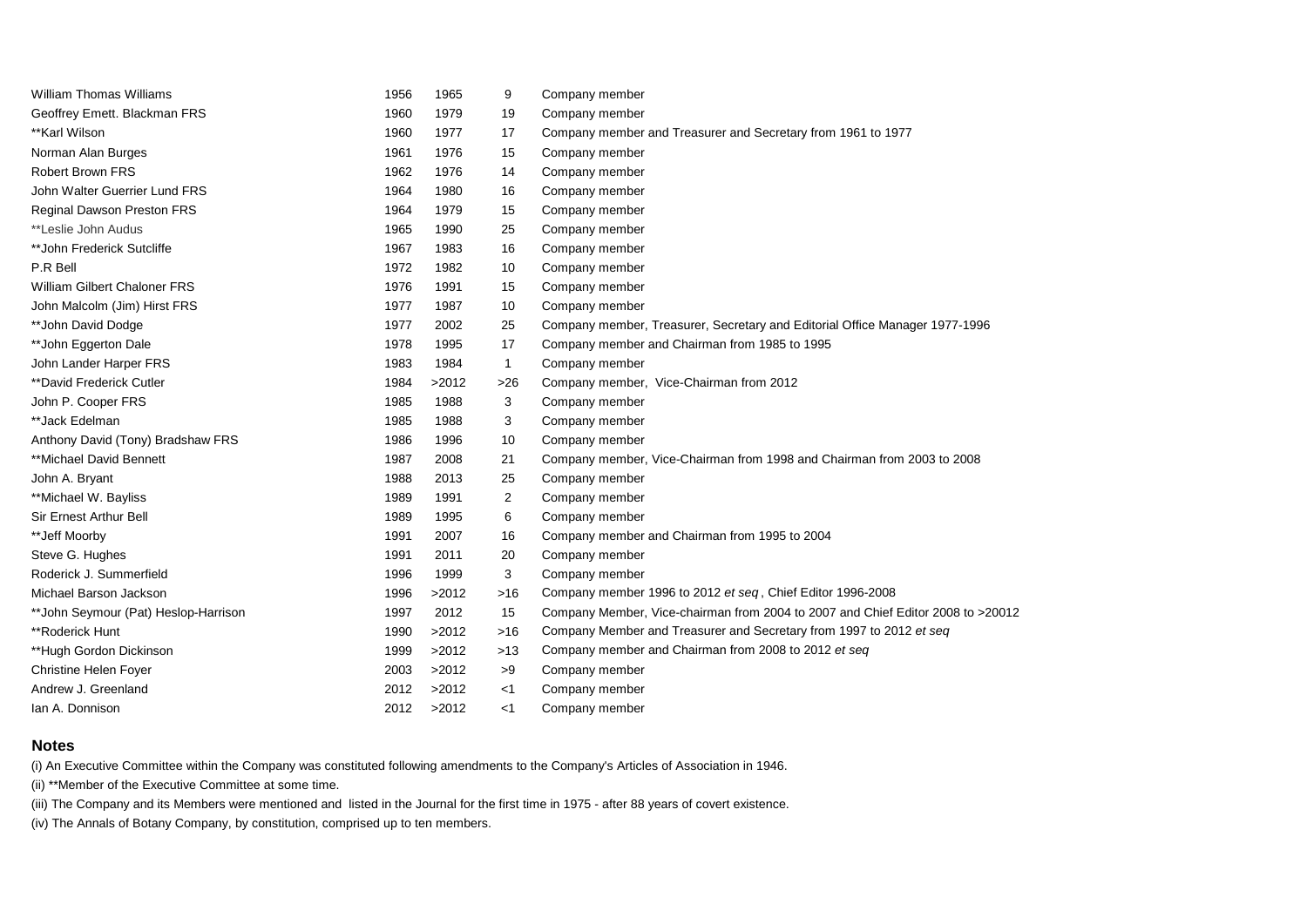# **HOLDERS OF THE POSITION OF CHIEF EDITOR OF ANNALS OF BOTANY or EQUIVALENT POSITION (1937-2012)**

**Start Finish Years Comments date date service** Vernon Herbert Blackman FRS 1921 1947 26 The Editor from 1921 to 1947. William Harold Pearsall FRS 1964 1964 1964 1964 1964 16 The Editor from 1948 to 1960 and joint Editor from 1961 to 1964 John (Jack) Heslop-Harrison FRS 1967 1961 1967 6 Joint Editor with Pearsall from 1961 to 1964 and sole Editor from 1964 to 1967 John Frederick Sutcliffe 1978 to 1983 1967 1983 16 The Editor from 1967 to 1978 and Editor in Chief from 1978 to 1983. John A. Bryant 1984 1984 1984 1985 1984 1983 to May 1984 John Anthony Abbott 1984 1984 1984 1985 1984 1 Joint Editor July 1983 to May 1984 David Frederick Cutler 1986.<br>
1984 1990 6 Executive Editor, post renamed Chief Editor in 1986. Roderick Hunt 1990 1996 6 Chief Editor Michael Barson Jackson 1996 2008 12 Chief Editor (also founding Chief Editor of sister journal *AoB PLANTS* from 2009 to 20012) John Seymour (Pat) Heslop-Harrison 2008 >2012 >4 Chief Editor

# **ASSISTING EDITORS, ASSISTANT EDITORS, DEPUTY EDITORS OR ASSOCIATE EDITORS OF ANNALS OF BOTANY 1937-1984**

|                                         |      | <b>Start Finish</b> | Years   | <b>Comments</b>                                                                                                                                                                       |
|-----------------------------------------|------|---------------------|---------|---------------------------------------------------------------------------------------------------------------------------------------------------------------------------------------|
|                                         | date | date                | service |                                                                                                                                                                                       |
| Sir John Bretland Farmer FRS            | 1906 | 1940                | 34      | Assisting Editor from 1906 to 1912 and from 1921 to 1940                                                                                                                              |
| <b>Francis Wall Oliver FRS</b>          | 1912 | 1942                | 30      | <b>Assisting Editor</b>                                                                                                                                                               |
| Arthur Johnson Eames                    | 1933 | 1947                | 14      | <b>Editor for America</b>                                                                                                                                                             |
| Frederick Gugenheim Gregory FRS         | 1948 | 1960                | 12      | <b>Assisting Editor</b>                                                                                                                                                               |
| <b>Thomas Maxwell Harris FRS</b>        | 1948 | 1964                | 16      | <b>Assisting Editor</b>                                                                                                                                                               |
| <b>Frederick Tom Brooks FRS</b>         | 1948 | 1952                | 4       | <b>Assisting Editor</b>                                                                                                                                                               |
| David Guthrie Catcheside FRS            | 1948 | 1952                | 4       | <b>Assisting Editor</b>                                                                                                                                                               |
| Sir Kenneth Mather FRS                  | 1962 | 1962                | 1       | <b>Assisting Editor</b>                                                                                                                                                               |
| Cecil Terence Ingold                    | 1953 | 1962                | 9       | Assisting Editor until 1965                                                                                                                                                           |
|                                         |      |                     |         | From 1962 to 1975 all members of the Annals of Botany Company were listed in the Journal as assisting the Editor. From 1975 until 1983 the term 'assisting' was dropped               |
|                                         |      |                     |         | and the Editor was the only named editor until 1977 when the name of the Editor for America was added. From 1975, Annals of Botany Company members continued to be listed in full but |
| without reference to any editing roles. |      |                     |         |                                                                                                                                                                                       |
| Thomas Archibald Bennet-Clark FRS       | 1962 | 1965                | 3       | <b>Assisting Editor</b>                                                                                                                                                               |
| Sir Kenneth Mather FRS                  | 1962 | 1966                | 4       | <b>Assisting Editor</b>                                                                                                                                                               |
| Cecil Terence Ingold                    | 1962 | 1971                | 9       | Assisting Editor until 1965                                                                                                                                                           |
| <b>William Thomas Williams</b>          | 1962 | 1965                | 3       | <b>Assisting Editor</b>                                                                                                                                                               |
| Geoffrey Emett. Blackman FRS            | 1962 | 1975                | 13      | Assisting Editor and stand-in Editor 1965                                                                                                                                             |
| Karl Wilson                             | 1962 | 1975                | 13      | <b>Assisting Editor</b>                                                                                                                                                               |
| Norman Alan Burges                      | 1962 | 1975                | 13      | <b>Assisting Editor</b>                                                                                                                                                               |
| <b>Robert Brown FRS</b>                 | 1964 | 1975                | 11      | <b>Assisting Editor</b>                                                                                                                                                               |
| John Walter Guerrier Lund FRS           | 1966 | 1975                | 9       | <b>Assisting Editor</b>                                                                                                                                                               |
|                                         |      |                     |         |                                                                                                                                                                                       |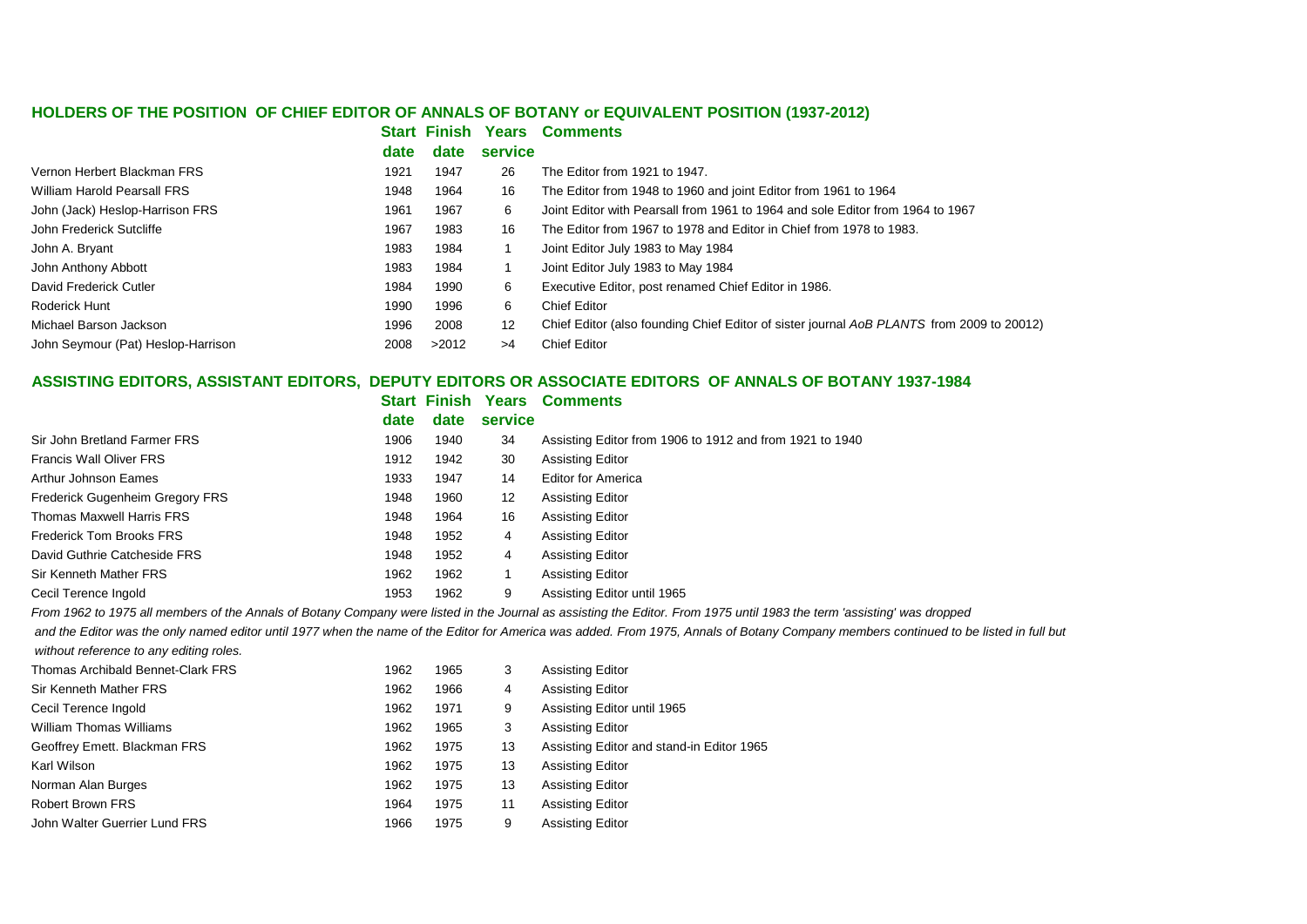| Reginal Dawson Preston FRS | 1966 | 1975 | 9 | Assisting Editor                   |
|----------------------------|------|------|---|------------------------------------|
| Leslie John Audus          | 1966 | 1975 | 9 | Assisting Editor                   |
| P. R. Bell                 | 1972 | 1975 |   | Assisting Editor                   |
| Abraham D. Krikorian       | 1977 | 1982 | 5 | Deputy Editor for America          |
| John A. Bryant             | 1983 | 1984 |   | Associate Editor from 1982 to 1983 |
| John Anthony Abbott        | 1983 | 1984 |   | Associate Editor from 1982 to 1983 |

### **Note**

*An Editorial Board separate from but answerable to the Annals of Botany Company was first constituted in 1984. With the exception of its Chairman (the Chief Editor) and the Secretary, Board members were not members of the Annals of Botany Company.* 

# **MEMBERSHIP OF THE EDITORIAL BOARD 1984 - 2012**

|                                    | date | <b>Start Finish</b><br>date | Years<br>service | <b>Comments</b>                                                                               |
|------------------------------------|------|-----------------------------|------------------|-----------------------------------------------------------------------------------------------|
| John David Dodge                   | 1984 | 1996                        | 12               | Secretary to the Board (the only holder of this post)                                         |
| John A. Bryant                     | 1984 | 1985                        | 1                | <b>Editorial Board member</b>                                                                 |
| John Anthony Abbott                | 1984 | 1987                        | 3                | <b>Editorial Board member</b>                                                                 |
| James A. Callow                    | 1984 | 1991                        | 7                | <b>Editorial Board member</b>                                                                 |
| A.F. Dyer                          | 1984 | 1988                        | 4                | <b>Editorial Board member</b>                                                                 |
| Peter B. Gahan                     | 1984 | 1991                        | 7                | <b>Editorial Board member</b>                                                                 |
| John R. Hillman                    | 1984 | 1986                        | 2                | <b>Editorial Board member</b>                                                                 |
| Jeff Moorby                        | 1984 | 1992                        | 8                | <b>Editorial Board member</b>                                                                 |
| Keith G. Moore                     | 1984 | 1994                        | 10               | <b>Editorial Board member</b>                                                                 |
| Roderick Hunt                      | 1985 | 1990                        | 5                | Editorial Board member, Board Chairman from 1990 to 1996, Comp. Secretary/Treasurer from 1997 |
| L. R. Guy Valadon                  | 1985 | 1990                        | 5                | <b>Editorial Board member</b>                                                                 |
| Michael A. Hall                    | 1987 | 1993                        | 6                | <b>Editorial Board member</b>                                                                 |
| Michael Barson Jackson             | 1988 | 2008                        | 20               | Editorial Board member and Board Chairman from 1996 to 2008                                   |
| <b>Peter Edward Gibbs</b>          | 1988 | 1992                        | 4                | Editorial Board member                                                                        |
| John Seymour (Pat) Heslop-Harrison | 1988 | 2012                        | >24              | Editorial Board member and Board Chairman from 2008 to 2012 et seg                            |
| Martin J. Canny                    | 1989 | 1998                        | 9                | Regional Editor for North America                                                             |
| William J. Allaway                 | 1990 | 1996                        | 6                | Regional Editor for Australasia                                                               |
| David R. Causton                   | 1990 | 2010                        | 20               | <b>Editorial Board member</b>                                                                 |
| Elizabeth Sheffield                | 1990 | 2010                        | 20               | <b>Editorial Board member</b>                                                                 |
| <b>Frederik Meins</b>              | 1991 | 2002                        | 11               | <b>Editorial Board member</b>                                                                 |
| Michael A. Venis                   | 1995 | 2007                        | 12               | <b>Editorial Board member</b>                                                                 |
| Alison A. Powell                   | 1995 | >2012                       | >17              | <b>Editorial Board member</b>                                                                 |
| Robert K. M. Hay                   | 1995 | 2006                        | 11               | <b>Editorial Board member</b>                                                                 |
| David W. Lawlor                    | 1996 | >2012                       | $>16$            | <b>Editorial Board member</b>                                                                 |
| Hugh W. Pritchard                  | 1996 | 2001                        | 5                | <b>Editorial Board member</b>                                                                 |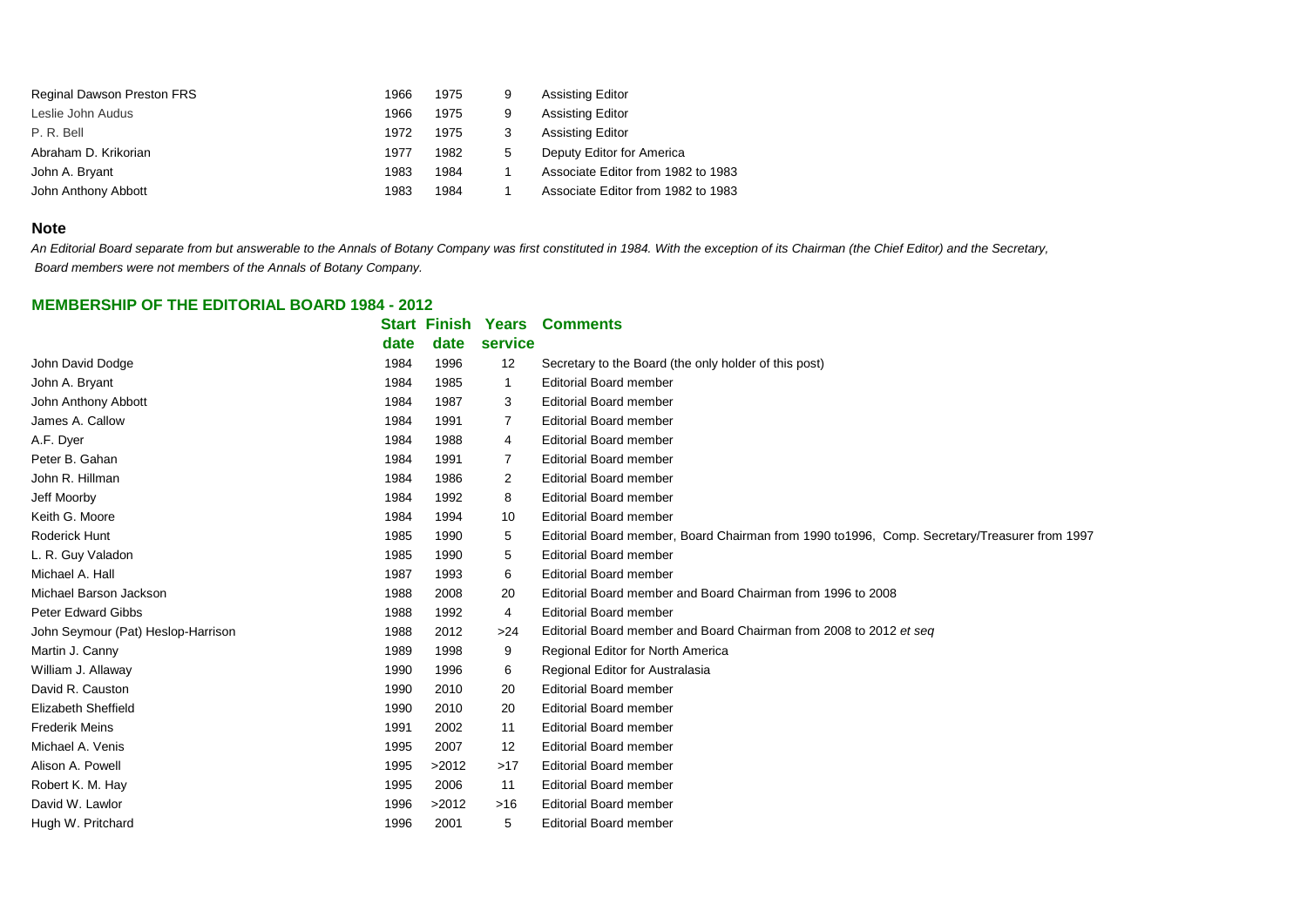| 1996 | 2004  | 8              | Regional Editor for Japan from 1996 to 2002 and an editor until 2004           |
|------|-------|----------------|--------------------------------------------------------------------------------|
| 1996 | 2001  | 5              | <b>Editorial Board member</b>                                                  |
| 1996 | 2001  | 5              | Regional Editor for Australasia                                                |
| 1997 | >2012 | $>15$          | <b>Editorial Board member</b>                                                  |
| 1997 | 2004  | $\overline{7}$ | <b>Botanical Briefings editor</b>                                              |
| 1998 | 2002  | 4              | Regional Editor for North America                                              |
| 1999 | 2000  | $\mathbf{1}$   | <b>Editorial Board Member</b>                                                  |
| 1999 | >2012 | >13            | <b>Editorial Board member</b>                                                  |
| 1999 | >2012 | >13            | <b>Editorial Board member</b>                                                  |
| 2000 | 2001  | $<$ 1          | <b>Editorial Board member</b>                                                  |
| 2001 | >2012 | 11             | Editorial Board member and Regional Editor for North America from 2003 to 2012 |
| 2001 | >2012 | >11            | Editorial Board member and Regional Editor for Australasia                     |
| 2004 | >2012 | >10            | Regional Editor for Japan                                                      |
| 2002 | >2012 | $<$ 10         | <b>Editorial Board member</b>                                                  |
| 2002 | >2012 | >10            | <b>Editorial Board member</b>                                                  |
| 2002 | 2007  | 5              | <b>Editorial Board member</b>                                                  |
| 2002 | 2007  | 5              | <b>Editorial Board member</b>                                                  |
| 2002 | 2006  | 4              | <b>Editorial Board member</b>                                                  |
| 2003 | >2012 | >9             | <b>Editorial Board member and Reviews Editor</b>                               |
| 2003 | >2012 | >9             | <b>Editorial Board member</b>                                                  |
| 2004 | 2010  | 6              | <b>Editorial Board member</b>                                                  |
| 2004 | 2010  | 6              | <b>Botanical Briefings Editor</b>                                              |
| 2004 | >2012 |                | Edtor for Mainland Europe from 2004 to 2011                                    |
| 2006 | >2012 | >6             | <b>Editorial Board member</b>                                                  |
| 2006 | >2012 | >6             | Regional Editor for China                                                      |
| 2006 | >2012 | >6             | Editorial Board member and News Editor from 2010 to >2012                      |
| 2006 | 2007  | $\mathbf{1}$   | <b>Editorial Board member</b>                                                  |
| 2007 | 2008  | $\mathbf{1}$   | <b>Editorial Board member</b>                                                  |
| 2007 | >2012 | >5             | <b>Editorial Board member</b>                                                  |
| 2007 | >2012 | >5             | <b>Editorial Board member</b>                                                  |
| 2008 | 2010  | $\overline{2}$ | <b>Editorial Board member</b>                                                  |
| 2007 | >2012 | >5             | <b>Editorial Board member</b>                                                  |
| 2007 | >2012 | >5             | <b>Editorial Board member</b>                                                  |
| 2007 | >2012 | >5             | <b>Editorial Board member</b>                                                  |
| 2007 | 2010  | 3              | <b>Editorial Board member</b>                                                  |
| 2010 | >2012 | >2             | Internet Consulting Editor                                                     |
| 2010 | >2012 | >2             | <b>Editorial Board member</b>                                                  |
| 2010 | >2012 | >2             | <b>Editorial Board member</b>                                                  |
| 2010 | >2012 | >2             | <b>Editorial Board member</b>                                                  |
|      |       |                |                                                                                |